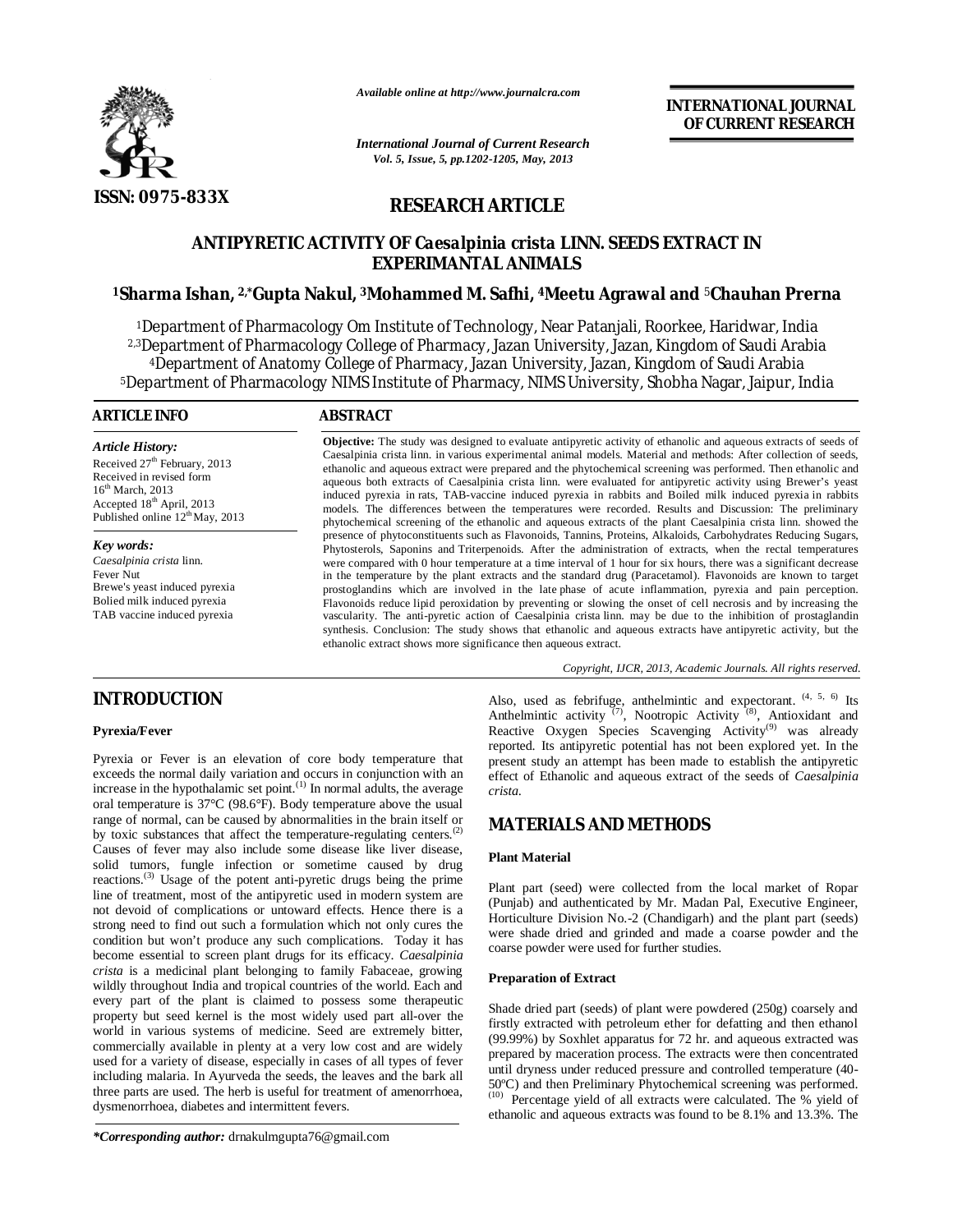LD50 determination of *Caesalpinia crista*linn. seed extract was reported by Sunil N Kshirsagar.<sup>(8)</sup>

## **Preliminary Phytochemical Screening:**(11)

The extracts were subjected to preliminary phytochemical qualitative screening to evaluate the presence of various primary or secondary metabolites following standard procedures.The preliminary phytochemical screening of the ethanolic and aqueous extracts of the plant *Caesalpinia crista* linn. showed the presence of phytoconstituents such as Flavonoids, Tannins, Proteins, Alkaloids, Carbohydrates Reducing Sugars, Phytosterols, Saponins and Triterpenoids.

#### **Test Animals**

The following study was done in three different antipyretic models in which Albino Rabbits and Wistar rats were used and the animals were maintained under standard laboratory conditions with access to standard commercial diet and water *ad libitum*. The experiment was carried out according to the Committee for the purpose of Control and Supervision of Experiments on Animals (CPCSEA) guidelines.<sup>(12)</sup> Institutional animal Ethics Committee's permission was obtained before starting the experiments on animal.

## **Brewer's Yeast Induced Pyrexia in Rats:**(13)

In this study wistar rats of either sex weighing 150–250 g were used and fed standard animal feed and tap water ad libitum. Pyrexia was induced in rats by subcutaneous injection of 10 ml/kg of a 20% aqueous suspension of dried yeast in the back below the nape of the rat. Animals were kept on fasting for 16h before experiment but allowed to free access to water. Rats were divided into 5 groups, each having 6 animals.

- Group I Treated with saline only (i.p.- 2ml/kg)
- Group II Brewer's yeast  $+$  Saline (i.p.  $-2$  ml/kg)
- Group III Brewer's yeast + Ethanolic extract of C. *crista* (100mg/kg)
- Group IV- Brewer's yeast + Aqueous extracts of C. *crista* (100mg/kg)
- Group V Brewer's yeast+ Standard drug Paracetamol (150 mg/kg)

All drugs were given as freshly prepared aqueous suspension in 0.9% saline. The initial rectal temperatures of the rats were recorded using an electric telethermometer. Rats were made hyperthermic by a subcutaneous injection of 20% brewer's yeast suspension dried brewer's yeast in 0.9% saline at a dose of 1 mL/100 g body weight on the back below the nape of the rat. When the temperature was at a peak (18 h after yeast injection) the rectal temperature was recorded again. Those animals that showed a rise in rectal temperature of more than 1.2 °C were used. Test substances and control vehicle were given i.p. and rectal temperature of animals was recorded at 1 h intervals for 6 h after the administration of different extracts.

#### **Statistical Analysis**

The significance of difference among the various treated groups and control group was analyzed by means of one-way ANNOVA followed by Dunnett's multiple comparison tests. The experimental results are represented as  $\pm$  SEM (standard error mean).

# **TAB-Vaccine Induced Pyrexia in Rabbits:** (14)

The following study was performed in rabbits (1.5-1.6 kg). The animals were maintained in the laboratory for 24 hours prior to the experiment. In this method the rabbits were divided into 5 groups, each group consist 6 animals.

- Group I Treated with saline  $(i.p. 2 ml/kg)$
- Group II TAB vaccine + Saline (i.p.  $2ml/kg$ )
- Group III TAB vaccine + Ethanolic extract of C. *crista*  $(100 \text{ mg/kg})$
- Group IV TAB vaccine + Aqueous extract of C. *crista*  $(100 \text{ mg/kg})$ <br>Group V - TAB vaccine
- TAB vaccine + standard drug Paracetamol (150 mg/kg)

The normal rectal temperature of a group of rabbits were recorded by a telethermometer at hourly intervals for a period of 4 h. TAB vaccine will be administered intravenously into the marginal ear vein of rabbits at a dose of 0.5 mL/ rabbit C. *crista* were administered orally after 60 min of TAB vaccine when there was significant pyrexia. The rectal temperature of groups of rabbits were recorded every 60 min. upto 6hours by six lead electro-telethermometer.

#### **Statistical Analysis**

The significance of difference among the various treated groups and control group was analyzed by means of one-way ANNOVA followed by Dunnett's multiple comparison tests. The experimental results are represented as  $\pm$  SEM (standard error mean).

#### **Boiled Milk Induced Pyrexia in Rabbits:**(15)

The above experiment was carried out on 13-15 months old rabbits of both sexes about 1.5-1.6 kg. Food and water will be withdrawn 6 hours prior to the experiment. Animals will be divided into 5 groups each having 6 animals.

- Group I Received Saline (i.p. 2 ml/kg)
- Group II Boiled milk (i.p.) + Saline (i.p. 2 ml/kg)
- Group III Boiled milk (i.p.) + Ethanolic extract of C. *crista* (100 mg/kg)
- Group IV Boiled milk (i.p.) + Aqueous extract of C. *crista* (100 mg/kg)
- Group V Boiled milk (i.p.) + Standard drug Paracetamol (150 mg/kg)

Before experimentation rectal temperature of rabbits were recorded by inserting a well lubricated bulb of a thermometer in the rectum. Milk was collected from local cow and boiled. When temperature of the boiled milk equilibrates to room temperature then rabbits were injected with boiled milk at the dose of 0.5 ml/kg body weight, to induce pyrexia. After administration of extracts rectal temperatures were recorded in every 1 h intervals up to 6 hour.

#### **Statistical Analysis**

The significance of difference among the various treated groups and control group was analyzed by means of one-way ANNOVA followed by Dunnett's multiple comparison tests. The experimental results are represented as  $\pm$  SEM (standard error mean).

## **RESULTS**

#### **Brewer's Yeast Induced Pyrexia in Rats**

As shown in Table 1 and Figure 1, the ethanolic and the aqueous extracts of *Caesalpinia crista*at a dose of 100 mg/kg caused a significant lowering in rectal temperature of hyperthermic rats. This decrease persisted when an assessment was made 6 h after test drug administration and the efficacy was comparable to that of Paracetamol at a dose of 150 mg/kg (Table 1 and Figure. 1).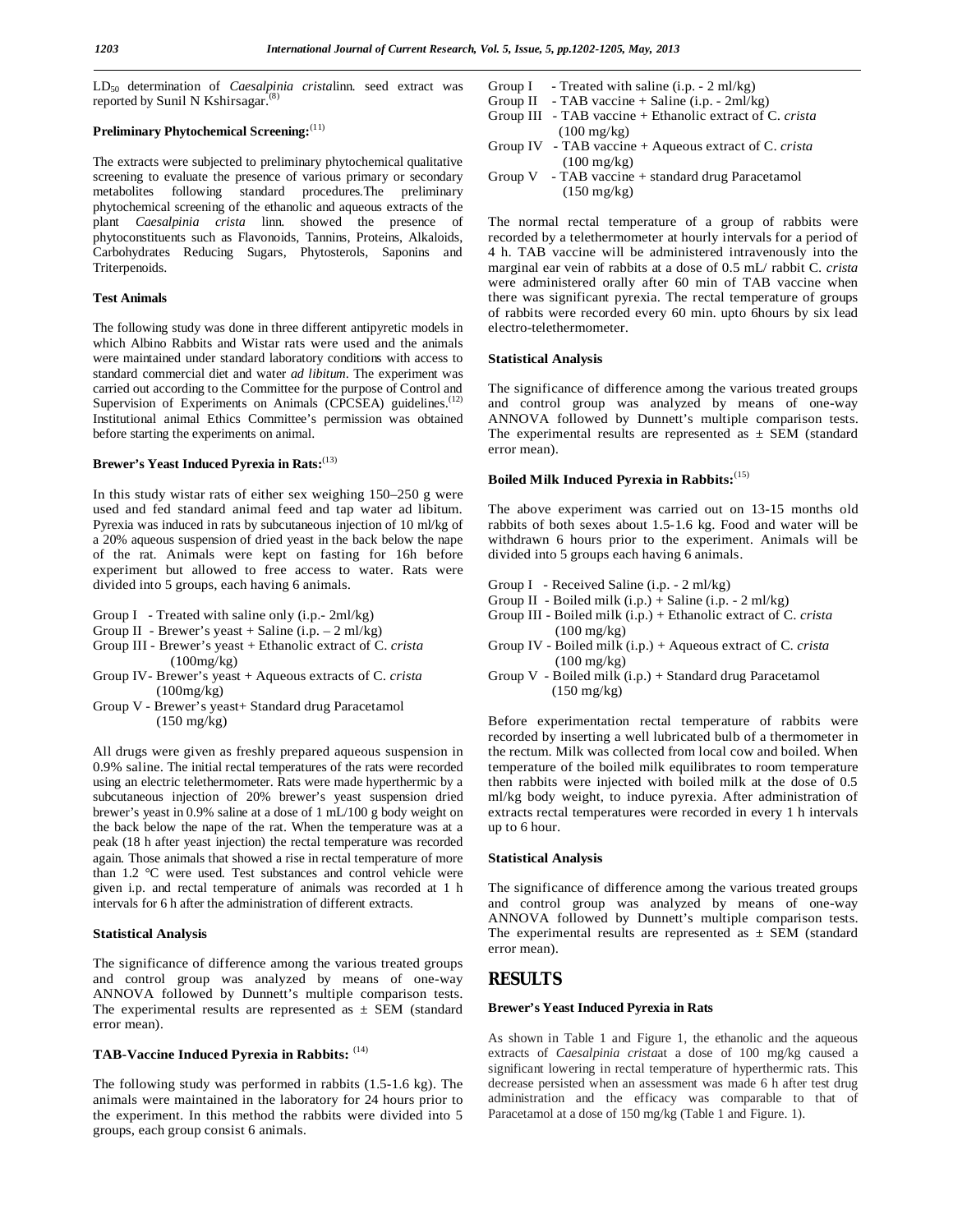**Table 1. Effect of seed extracts of** *Caesalpinia crista* **linn. On Brewer's Yeast Induced Pyrexia in Rats**

| S. |                        | RECTAL TEMPERATURE IN °C AT HOURLY INTERVEL |                  |                  |                   |                    |                      |                      |                    |  |
|----|------------------------|---------------------------------------------|------------------|------------------|-------------------|--------------------|----------------------|----------------------|--------------------|--|
| No | Group                  | $-18hr$                                     | 0hr              | 1hr              | 2 <sub>hr</sub>   | 3hr                | 4hr                  | 5hr                  | 6hr                |  |
|    | NORMAL CONTROL         | $36.7 \pm 0.218$                            | $36.7 \pm 0.230$ | $36.7 \pm 0.243$ | $36.8 \pm 0.22$   | $36.7 \pm 0.202$   | $36.7 \pm 0.233$     | $36.7 \pm 0.218$     | $36.7 \pm 0.234$   |  |
| П  | <b>PYRETIC CONTROL</b> | $37.0 + 0.220$                              | $38.6 + 0.425$   | $38.6 + 0.412$   | $38.7 + 0.290$    | $38.7 + 0.282$     | $38.7 \pm 0.252$     | $38.8 \pm 0.252$     | $38.8 + 0.232$     |  |
|    | (SALINE)               |                                             |                  |                  |                   |                    |                      |                      |                    |  |
| Ш  | CCED(100mg/kg)         | $36.6 \pm 0.141$                            | $38.9 + 0.131$   | $38.2 + 0.299$   | $37.7 + 0.232**$  | $37.4 + 0.189$ *** | $37.2 + 0.223***$    | $37.0 + 0.200$ ***   | $36.8 + 0.161$ *** |  |
| IV | CCAD(100mg/kg)         | $36.5 \pm 0.085$                            | $38.5 \pm 0.042$ | $38.1 \pm 0.142$ | $37.8 \pm 0.221*$ | $37.5 + 0.167**$   | $37.2 \pm 0.201$ *** | $37.1 \pm 0.226$ *** | $37.0 + 0.220$ *** |  |
| V  | PARACETAMOL-           | $36.9 \pm 0.117$                            | $38.6 + 0.266$   | $38.2 + 0.223**$ | $37.9 + 0.163**$  | $37.7 + 0.128$ *** | $37.6 + 0.147$ ***   | $37.6 + 0.124$ ***   | $37.5 + 0.131***$  |  |
|    | 150mg/kg               |                                             |                  |                  |                   |                    |                      |                      |                    |  |

 Values are expressed as mean ± S.E. N=6. \*\*\*P<0.001, \*\*P<0.01,\*P<0.05compared with 0 hr. of the same group, CCE-*Caesalpinia crista* Ethanolic extract, CCA- *Caesalpinia crista* Aqueous extract.

| Table 2. Effect of seed extracts of <i>Caesalpinia crista</i> linn. On Tab Vaccine Induced Pyrexia in rabbits |  |  |
|---------------------------------------------------------------------------------------------------------------|--|--|
|                                                                                                               |  |  |

| S. No. | <b>TREATMENT</b> | RECTAL TEMPERATURE IN °C AT HOURLY INTERVEL |                  |                  |                                |                                |                                |                                 |                      |
|--------|------------------|---------------------------------------------|------------------|------------------|--------------------------------|--------------------------------|--------------------------------|---------------------------------|----------------------|
|        |                  | Initial temp.                               | 0 <sub>hr</sub>  | 1 hr             | 2 <sub>hr</sub>                | 3hr                            | 4hr                            | 5hr                             | 6hr                  |
|        | NORMAL CONTROL   | $38.3 + 0.071$                              | $38.3 + 0.071$   | $38.3 + 0.069$   | $38.3 \pm 0.069$               | $38.3 + 0.072$                 | $38.3 + 0.071$                 | $38.3 \pm 0.073$                | $38.3 \pm 0.069$     |
| Н      | PYRETIC CONTROL  | $38.2 + 0.047$                              | $39.4 + 0.016$   | $39.4 + 0.017$   | $39.4 \pm 0.018$               | $39.4 + 0.019$                 | $39.4 \pm 0.012$               | $39.5 \pm 0.006$                | $39.5 + 0.047$       |
|        | (SALINE)         |                                             |                  |                  |                                |                                |                                |                                 |                      |
| Ш      | CCED(100mg/kg)   | $38.2 \pm 0.063$                            | $39.4 \pm 0.040$ | $39.0 + 0.038*$  | $38.8 + 0.024$ <sup>**</sup>   | $38.7 + 0.038$ <sup>*</sup>    | $38.7+0.049$ ***               | $38.6 \pm 0.031$ <sup>***</sup> | $38.5 \pm 0.046$ *** |
| IV     | CCAD(100mg/kg)   | $38.0 \pm 0.022$                            | $39.2 \pm 0.046$ | $39.0 \pm 0.013$ | $38.8 \pm 0.013$ <sup>**</sup> | $38.7 \pm 0.012$ <sup>**</sup> | $38.6 \pm 0.013$ <sup>**</sup> | $38.6 \pm 0.013$ <sup>***</sup> | $38.5 \pm 0.011$ *** |
| V      | PARACETAMOL-     | $38.1 + 0.004$                              | $39.5 + 0.078$   | $39.2 + 0.035$   | $39.0 + 0.038$ ***             | $38.8 + 0.022$ <sup>***</sup>  | $38.6 + 0.006$ <sup>***</sup>  | $38.4 \pm 0.013$ <sup>***</sup> | $38.2 + 0.004***$    |
|        | 150mg/kg         |                                             |                  |                  |                                |                                |                                |                                 |                      |

 Values are expressed as mean ± S.E.M. (n = 6);\*\*\*-P≤0.001,\*\*P≤0.01,\*P≤0.05 Compared in the same group with 1 hr. of the tab Vaccine, CCEE- *Caesalpinia crista* Ethanolic extract, CCAE- *Caesalpinia crista* Aqueous extract.

| Table 3. Effect of seed extracts of <i>Caesalpinia crista</i> linn. On Boiled Milk Induced Pyrexia In Rabbits |  |
|---------------------------------------------------------------------------------------------------------------|--|
|---------------------------------------------------------------------------------------------------------------|--|

| S. No | <b>TREATMENT</b> | RECTAL TEMPERATURE IN °C AT HOURLY INTERVEL |                  |                  |                    |                     |                     |                      |                     |
|-------|------------------|---------------------------------------------|------------------|------------------|--------------------|---------------------|---------------------|----------------------|---------------------|
|       |                  | Initial temp.                               | $0hr$ .          | 1hr              | 2 <sub>hr</sub>    | 3hr                 | 4hr                 | 5hr                  | 6hr                 |
|       | NORMAL CONTROL   | $38.3 + 0.064$                              | $38.3 + 0.066$   | $38.3 \pm 0.064$ | $38.3 \pm 0.064$   | $38.3 \pm 0.068$    | $38.3 \pm 0.064$    | $38.3 \pm 0.060$     | $38.3 \pm 0.064$    |
| п     | PYRETIC CONTROL  | $38.1 + 0.028$                              | $39.4 + 0.022$   | $39.5 + 0.021$   | $39.5 \pm 0.022$   | $39.5 \pm 0.019$    | $39.5 \pm 0.021$    | $39.5 \pm 0.016$     | $39.5 \pm 0.017$    |
|       | (SALINE)         |                                             |                  |                  |                    |                     |                     |                      |                     |
| Ш     | CCED(100mg/kg)   | $38.3 \pm 0.016$                            | $39.5 + 0.019$   | $39.1 + 0.091$   | $38.9 + 0.058**$   | $38.7 + 0.038***$   | $38.6 + 0.039***$   | $38.5 + 0.027$ ***   | $38.4 + 0.030***$   |
| IV    | CCAD(100mg/kg)   | $38.3 \pm 0.018$                            | $39.5 \pm 0.016$ | $39.2 \pm 0.027$ | $39.0 \pm 0.025**$ | $38.8 \pm 0.028**$  | $38.7 \pm 0.034***$ | $38.6 \pm 0.041$ *** | $38.5 \pm 0.034***$ |
|       | PARACETAMOL-     | $38.3 \pm 0.027$                            | $39.6 + 0.037$   | $39.3 + 0.035**$ | $39.1 + 0.029**$   | $38.9 \pm 0.023***$ | $38.8 + 0.030***$   | $38.6 + 0.037***$    | $38.5 + 0.036***$   |
|       | 150mg/kg         |                                             |                  |                  |                    |                     |                     |                      |                     |

 Values are expressed as mean ± S.E.M. (n = 6); \*\*\* P≤ 0.001, \*\* P≤0.01 compared with 0 h of the same group, CCEE- *Caesalpinia crista* Ethanolic extract, CCAE- *Caesalpinia crista* aqueous extract.









**Figure 3: Effect of Seed extracts of** *Caesalpinia crista linn.* **on Boiled milk Induced Pyrexia**